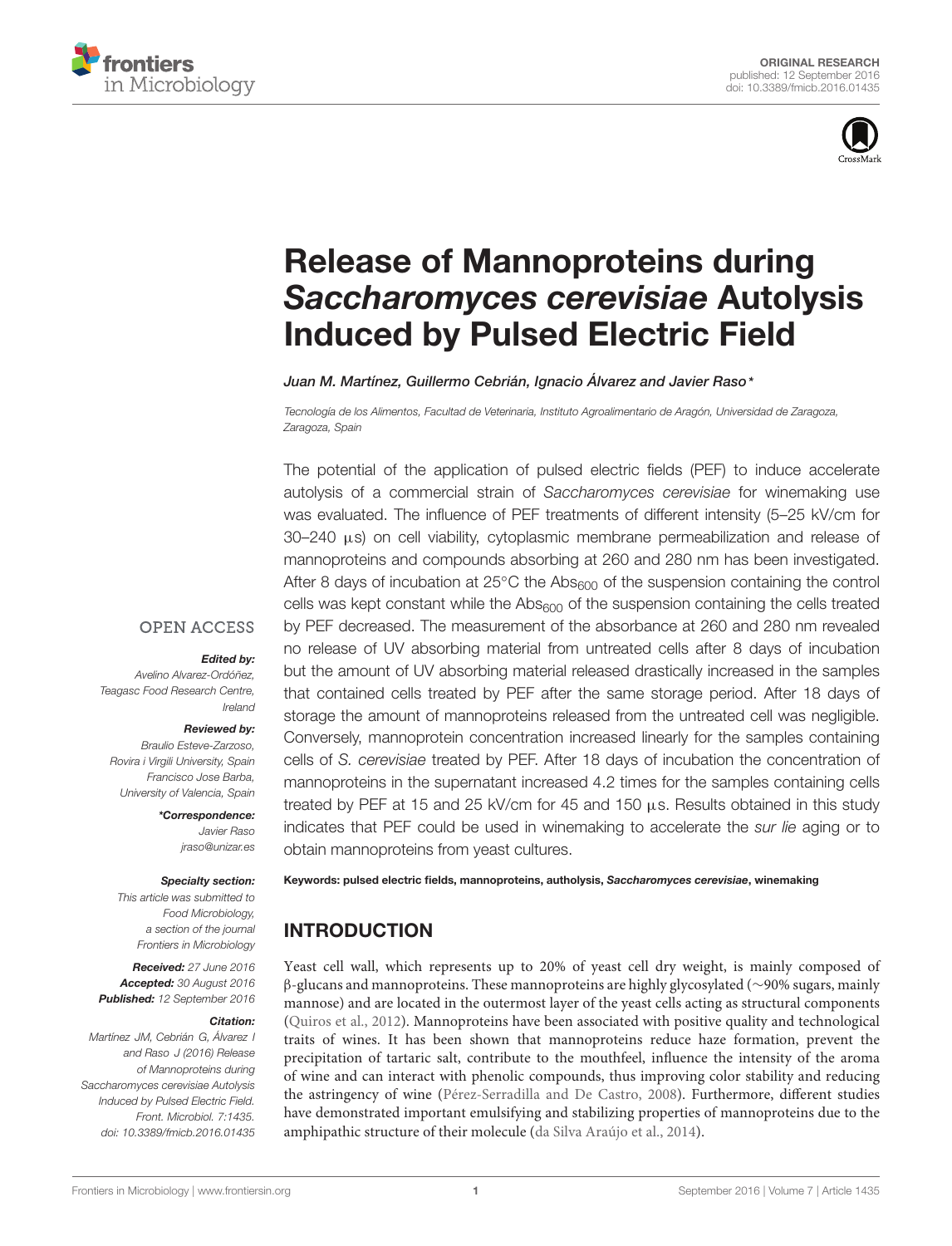Mannoproteins are released from the yeast cell wall during yeast autolysis. Autolysis is a phenomenon that begins with the disorganization of membranous systems (cytoplasmic membrane and other organelle membranes) caused by cell's death. During autolysis enzymes glucanase and proteinase degrade the cell wall and, as result, the cell wall becomes porous and different compounds such as mannoproteins are released into the surrounding medium [\(Alexandre and Guilloux-Benatier,](#page-6-1) [2006\)](#page-6-1).

Releasing of mannoproteins from yeast autholysis occurs during the alcoholic fermentation but mainly during the aging on the lees of certain types of wines such as white, red, or sparkling. Wine lees are a residue that is formed at the bottom of the recipes containing wine after fermentation and that is mainly composed by yeast. The autolysis of yeast in wine is a very slow process lasting from a few months to years. Therefore accelerating this process is highly desirable to reduce the risk of microbial spoilage of wine and decrease production costs [\(Alexandre and Guilloux-Benatier,](#page-6-1) [2006;](#page-6-1) [Comuzzo et al.,](#page-6-2) [2015\)](#page-6-2).

Different strategies have been suggested for accelerating yeast autolysis. Enzymes able to hydrolize B-glucans from yeast cell walls and thermolysis are the most widely proposed tools [\(Martínez-Rodríguez et al.,](#page-7-2) [2001;](#page-7-2) [Comuzzo et al.,](#page-6-3) [2012;](#page-6-3) [Bzducha-](#page-6-4)[Wróbel et al.,](#page-6-4) [2014\)](#page-6-4). Recently the potential of non-thermal processing technologies such as high pressure homogenization [\(Comuzzo et al.,](#page-6-2) [2015\)](#page-6-2) and ultrasound [\(Martín et al.,](#page-7-3) [2013\)](#page-7-3) have been also investigated to induce autolysis of wine yeasts.

High pressure homogenization is one of the most commonly employed mechanical methods for large scale disruption of microbial cells. This method results in effective breakage of cells and high recovery of bio-products. However, HPH causes nonselective release of the products and its final products contain large quantity of cell debris which complicates the downstream process of purification [\(Comuzzo et al.,](#page-6-2) [2015\)](#page-6-2).

Pulsed electric fields (PEF) is a technology that causes loss of the barrier function of the cell membranes by application of intermittent electric fields of high intensity for short periods of time (µs–ms) [\(Barba et al.,](#page-6-5) [2015;](#page-6-5) [Puértolas and Barba,](#page-7-4) [2016\)](#page-7-4). The phenomenon, that is called electroporation, is mainly associated to the formation of local defects or pores in the cytoplasmic membrane of the cells increasing its permeability and causing uncontrolled molecular transport across microbial membranes. Recently, it has been reported that PEF provokes not only cytoplasmic membrane permeabilization but also changes in the cell wall structure [\(Ganeva et al.,](#page-7-5) [2014;](#page-7-5) [Pillet et al.,](#page-7-6) [2016\)](#page-7-6). This technology has been successfully applied to recover different intracellular components such as proteins, nucleic acids, and ionic substances from different yeast species [\(Ganeva et al.,](#page-7-7) [2003;](#page-7-7) [Liu et al.,](#page-7-8) [2013\)](#page-7-8).

The aim of this study was to evaluate the potential application of PEF to induce accelerate autolysis of a commercial strain of Saccharomyces cerevisiae for winemaking use. The effect of PEF treatments of different intensity on cell viability, cytoplasmic membrane permeabilization, and release of mannoproteins and compounds absorbing at 260 and 280 nm has been investigated.

# MATERIALS AND METHODS

## Strains, Medium, and Propagation **Conditions**

A strain of S. cerevisiae from an industrial preparation for winery applications was used (Levuline Sélection C.I.V.C. France, Bahnhofstrasse, Switzerland). Yeasts were grown in in 1000 mL glass flasks containing 600 mL of Sabouraud-Dextrose broth (Oxoid, Basingstoke, UK) under agitation at 25◦C. Yeast's growth was monitored by measuring the absorbance at 600 nm and the number of cells using a Thoma counting chamber and the plate counting method in Potato-Dextrose-Agar (PDA, Oxoid, Basingstoke, UK). The experiments were performed with cells at stationary growth phase, which was achieved after 48 h of incubation.

# PEF Treatment

The PEF equipment used in this investigation was previously described by [Saldaña et al.](#page-7-9) [\(2010\)](#page-7-9). Before treatment, fresh biomass of S. cerevisiae was centrifuged at 3000  $\times$  g for 10 min at 25◦C and re-suspended in a citrate-phosphate Mcllvaine buffer (pH 7.0; 1 mS/cm) to a final concentration of approximately 10<sup>9</sup> cells mL<sup>-1</sup>. The S. cerevisiae suspension (0.44 mL) was placed in the treatment chamber by means of a 1 mL sterile syringe (TERUMO, Leuven, Belgium). Cells were subjected to 5– 80 monopolar square waveform pulses of  $3 \mu s$  of electric field strengths between 5 and 25 kV/cm at room temperature and applied at a frequency of 0.5 Hz.

## PEF Inactivation

After the PEF treatments, cells were plated in PDA in order to monitor inactivation after different treatment conditions. Serial dilutions were pour plated and the number of viable cells, expressed in colony-forming units (CFU), corresponded to the number of colonies counted after 48 h of incubation at 25◦C. Inactivation data was expressed as the ratio between the initial number of survivors  $(N_0)$  and the number of survivors after different treatment times  $(N_t)$ .

# Staining Cells with Propidium Iodide

Quantification of the number of S. cerevisiae electroporated cells was performed by measuring the entry of the fluorescent dye propidium iodide (PI; Sigma-Aldrich, Barcelona, Spain). PI is a small (660 Da) hydrophilic molecule that is unable to cross through intact cytoplasmatic membranes. 50 µL of PI (0.1 mg mL<sup>-1</sup>) were added to 450 μL of S. cerevisiae suspension, resulting in a final concentration of 0.015 mM. After the PEF treatments, suspensions were incubated for 10 min. Previous experiments showed that longer incubation times did not influence the fluorescence measurements. After incubation the cell suspension was centrifuged and washed two times until no extracellular PI remained in the buffer. PI trapped inside the cells was quantified by spectrofluorophotometry. Results were expressed as the percentage of permeabilized cells based on the fluorescence value obtained for cells permeabilized by the most intense PEF treatment (240 µs at 25 kV cm−<sup>1</sup> ) used in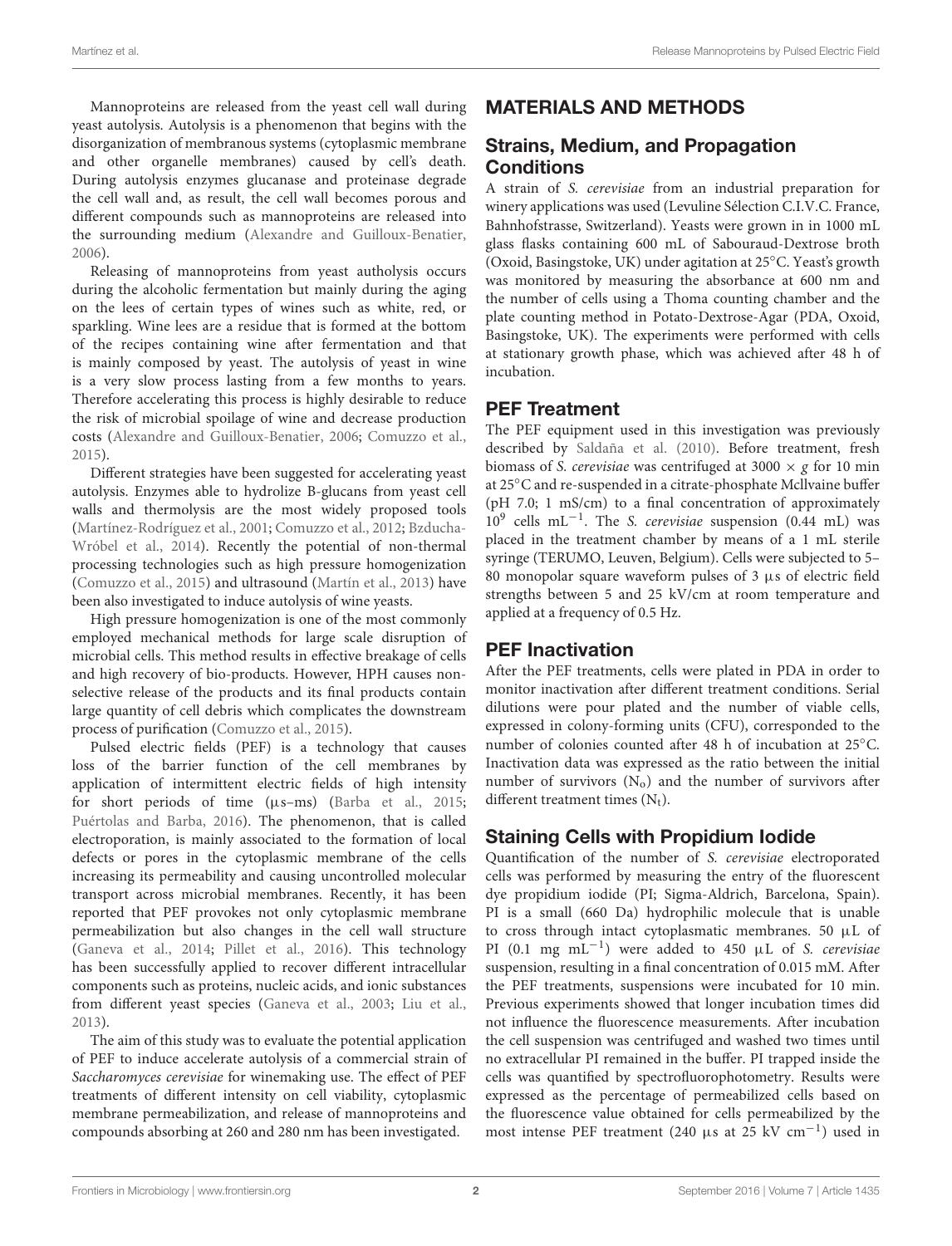this investigation. Under these conditions, the permeabilization of individual cells was also checked using an epi-fluorescence microscope (Nikon, Mod. L-Kc, Nippon Kogaku KK, Japan). Fluorescence was measured with a spectrofluorophotometer (mod. Genios, Tecan, Austria) using 535-nm excitation filter (523–547 nm) and a 625-nm emission filter (608–642 nm). Two alternative staining protocols were followed under the same experimental conditions to detect reversible and irreversible electroporation.

#### Staining Cells before PEF Treatments

When PI was added before PEF treatments stain cells corresponded to the sum of both the irreversibly and reversibly permeabilized cells.

#### Staining Cells after PEF Treatments

The degree of permeabilization when cells were stained after the PEF treatment corresponded to irreversibly permeabilized cells. Reversible permeabilization was calculated by comparing the fluorescent measurements obtained following the two staining protocols.

## Storage of Cellular Suspensions and Determination of Yeast Viability

Control and PEF treated cells were re-suspended in buffer of pH 7.0 and stored at 25◦C. Samples were collected at different time points along the period of storage which lasted 25 days.

The viability of cells during the storage was determined by pour plating of serial dilutions and counting the colony-formed after 48 h of incubation at 25◦C.

## Monitoring Cell Lysis Caused by PEF

In order to monitor the release of components during storage of cellular suspensions, different measurements were performed in untreated and PEF treated samples.

Turbidity of the suspension during the storage was measured by the absorbance at  $600\text{-nm}$  (Ab $s_{600}$ ) to monitor leakage of cellular content. Absorbance at  $260\text{-nm}$  (Abs<sub>260</sub>) and 280-nm (Abs280) of the supernatant was measured in order to monitor the presence of intracellular material outside the cell [\(Aronsson](#page-6-6) [et al.,](#page-6-6) [2005\)](#page-6-6).

The concentration of mannoproteins in the extracellular medium was determined after hydrolyzing the supernatant with sulfuric acid (final concentration 1.5 M) at 100℃ for 90 min. Cooled samples were neutralized with NaOH 3 M. Quantitative analysis of mannose was conducted by an enzymatic method (D-Mannose, D-Fructose, and D-Glucose assay procedure, Megazyme International, Wicklow, Ireland) [\(Dupin et al.,](#page-6-7) [2000\)](#page-6-7).

#### Statistical Data Treatment

The results represent the mean  $\pm$  standard error of the mean of three replicates. One-way ANOVA test was conducted to assess significant differences between treatments. The differences were considered significant at  $p < 0.05$ .

# RESULTS AND DISCUSSION

## PEF Inactivation of S. cerevisiae as Function of the Electric Field Strength and Treatment Time

The inactivation curves of S. cerevisiae after exposure to PEF treatments of different electric field strengths and duration is shown in **[Figure 1](#page-2-0)**. It can be observed that treatments below 10 kV/cm were ineffective to inactivate S. cerevisiae. These results confirms data obtained by other authors showing that electric field higher than 10 kV/cm were required to inactivate different types of yeast when pulses of a duration of microseconds were applied [\(Cserhalmi et al.,](#page-6-8) [2002;](#page-6-8) [Aronsson et al.,](#page-6-6) [2005\)](#page-6-6). Currently, it is accepted that the main mechanism involved in microbial inactivation by PEF is electroporation that is is a consequence of an increment in the transmembrane voltage [\(Heinz et al.,](#page-7-10) [2001\)](#page-7-10). The external electric field strength required to reach the transmembrane voltage threshold to induce electroporation is correlated with the cell size [\(Heinz et al.,](#page-7-10) [2001\)](#page-7-10). This dependence explains why the critical electric field required to electroporate yeast is lower than that required to electroporate bacteria -which size is lower- and higher than that required to electroporate eukaryotic cells of plants or animal tissues -which size is higher-.

As it has been reported by other authors, above the critical electric field strength S. cerevisiae inactivation increased with more intense electric field strength and longer treatment durations [\(Saldaña et al.,](#page-7-11) [2014\)](#page-7-11). However, the inactivation kinetics of S. cerevisiae was non-linear. Thus, at any electric field



<span id="page-2-0"></span>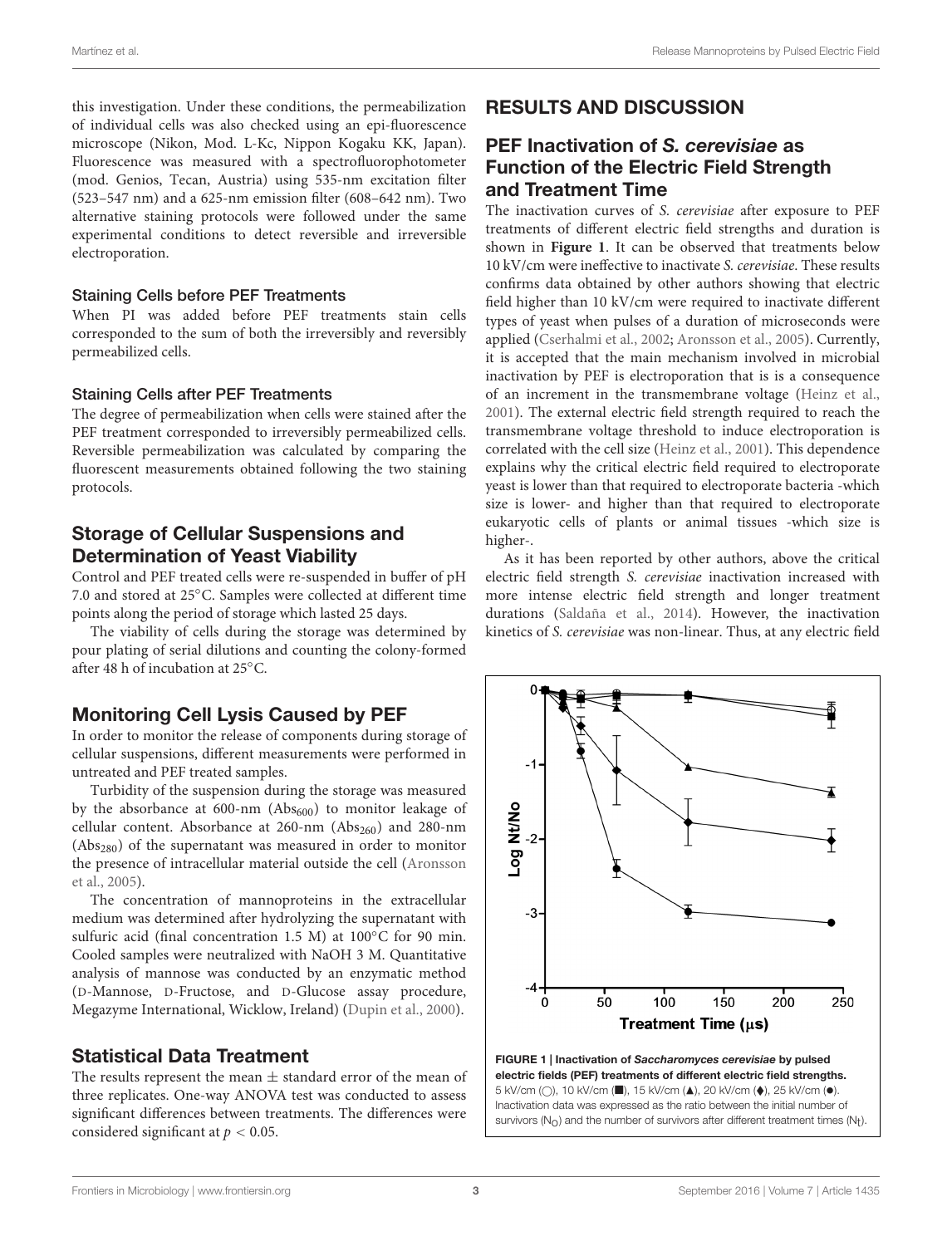strength assayed, the inactivation was faster in the first moments of the treatment and then the number of survivors decreased more slowly as the treatment time increased. A treatment of 120  $\mu$ s (40 pulses of 3  $\mu$ s) inactivated around 1.0, 1.7, and 2.7 log cycles the population of S. cerevisiae when applied at 15, 20, and 25 kV/cm, respectively (**[Figure 1](#page-2-0)**). Nevertheless, a further increment of treatment duration from 120 to 240 µs scarcely increased the lethality of PEF.

## PI Entry into S. cerevisiae Cells as Function of the Electric Field Strength and Treatment Time

**[Figure 2](#page-3-0)** shows the percentage of cells permeabilized to PI after PEF treatments of different electric field strength and duration when PI was added before or after the treatment. For comparison purposes, the percentage of S. cerevisiae cells inactived by the same PEF treatments are also shown in [Figure 2](#page-3-0). As it can be observed in the figure, the entry of PI increased with the treatment time and intensity of the electric field strength, regardless of the staining protocol. In order to detect significant permeabilization to PI an electric field strength equal or higher than 15 kV/cm was required. At electric field strengths of 15 and 20 kV/cm, the difference between the PI entry observed by the different staining protocols under the same PEF treatment conditions reveals the existence of reversible electroporation. It means that in a proportion of cells, the permeabilization caused by PEF disappeared after the treatment. However, at the highest electric field strength assayed (25 kV/cm) all the population was irreversibly electroporated. This dependence between the intensity of the electric field strength and the proportion of cells reversibly electroporated has been previously observed by other authors in other microorganisms such as bacteria [\(García et al.,](#page-7-12) [2007;](#page-7-12) [Cebrián et al.,](#page-6-9) [2015\)](#page-6-9), microalgae [\(Luengo](#page-7-13) [et al.,](#page-7-13) [2014\)](#page-7-13) and other species of yeasts [\(Aronsson et al.,](#page-6-6) [2005\)](#page-6-6).

According to **[Figure 2](#page-3-0)**, the number of irreversibly permeabilized yeast cells was, in general, lower than the number of dead cells but the difference decreased for the PEF treatments applied at higher intensity. These results indicate that a percentage of yeasts cell that are inactivated during the treatment was able to recover the integrity of the membrane-becoming the cytoplasmatic membrane not permeable to PI when the dye was added after the treatment- or that death of these cells could be caused by secondary damages to other structures or functions [\(Aronsson et al.,](#page-6-6) [2005;](#page-6-6) [García et al.,](#page-7-12) [2007\)](#page-7-12). Other authors have also observed the presence of dead microbial cells of bacteria and microalgal with non-permeabilized cytoplasmatic membranes after the application of PEF treatments at moderate intensity [\(García et al.,](#page-7-12) [2007;](#page-7-12) [Luengo et al.,](#page-7-13) [2014;](#page-7-13) [Cebrián](#page-6-9) [et al.,](#page-6-9) [2015\)](#page-6-9). As it was also reported by these authors our results confirm that after applying intense PEF treatments (25 kV/cm for 75  $\mu$ s) no difference between the percentage of S. cerevisiae cells inactivated and irreversively electroporated was observed.



# <span id="page-3-0"></span>Decrease of the Optical Density and Leakage of Intracellular Material after Application of PEF Treatments

Decrease in the absorbance at 600 nm and presence of UV absorbing material in the suspension medium were used as indicators of the degree of cell lysis caused by PEF. Thus,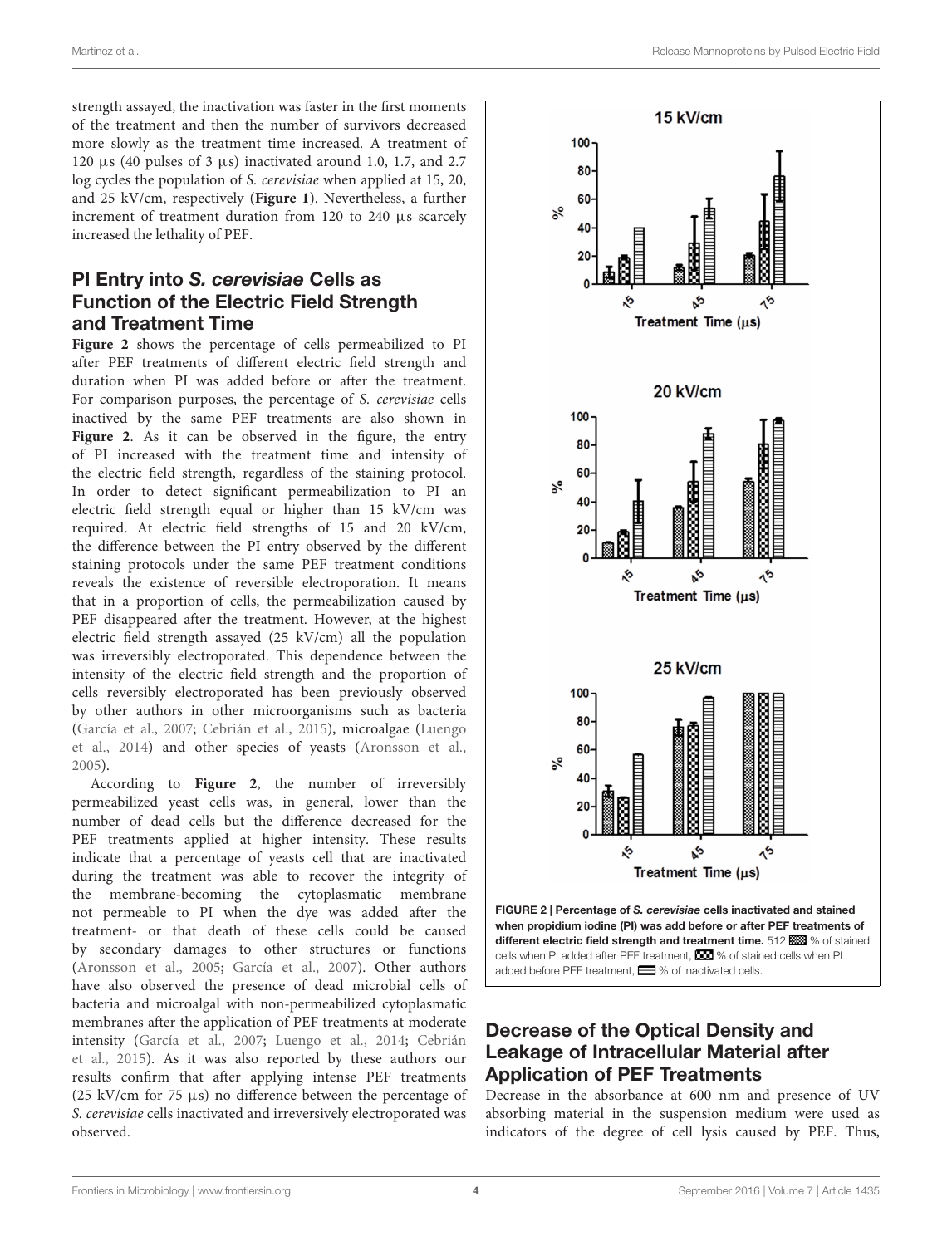when the permeability of the cytoplasmatic membrane of the microorganism is altered water diffuses from the external medium to the cytoplasm causing a decrease in the optical density of the cell suspension. On the other hand, the presence of intracellular material outside the cell can be detected by measuring the absorbance of the suspending medium at 260 and 280 nm, which corresponds with the absorbance maxima of nucleic acids and proteins, respectively.

In order to evaluate the potential of PEF for inducing lysis of S. cerevisiae, four treatments of different intensity were selected: a treatment that inactivated around 50% of S. cerevisiae (15 kV/cm, 45 µs), two treatments that inactivated around a 90% the population of S. cerevisiae at low (15 kV/cm, 150 µs) and high (25 kV/cm, 45 µs) electric fields and a treatment that inactivated around 99.9% the population of S. cerevisiae (25 kV/cm, 150  $\mu$ s). **[Figure 3](#page-4-0)** illustrates the inactivation obtained just after the PEF treatment (time 0) and the viability of the PEF treated S. cerevisiae cells along the incubation time. Statistically significant differences  $(p < 0.05)$  in the survivor number were not observed in the control cells and in cells treated with the most intense PEF treatments (15 kV/cm, 150  $\mu$ s and 25 kV/cm for 45 and 150  $\mu$ s) after 25 days of incubation. Conversely, the population of the S. cerevisiae cell treated at 15 kV/cm for 45 µs decreased progressively from day 3 to day 8 of incubation. Thus, after 8 days of incubation the number of viable cells in this suspension was similar to the number of viable cell in the suspensions containing cells treated at 15 kV/cm for 45 µs and 25 kV/cm for 150 µs. These results indicate that when PEF treatments are applied at low intensities a proportion of the population is injured rather than inactivated. Since incubation of the microorganisms in a buffer of pH 7.0 is not an optimal recovery condition, subletally injured cells of S. cerevisiae would not be able to repair this damage and they would dead during incubation. Inactivation by a subsequent incubation under non-favorable conditions of yeast and bacteria treated by PEF treatments of moderate intensity that did not cause a significant inactivation has been previously observed by other authors [\(Somolinos et al.,](#page-7-14) [2007,](#page-7-14) [2008\)](#page-7-15).

**[Figures 4A–C](#page-5-0)** shows the evolution along the time of the absorbance at 600 nm of the yeast suspension and of UV absorbing material of the suspension medium at 260 and 280 nm, respectively, after the application of the PEF treatments.

**[Figure 4A](#page-5-0)** shows that the decrease of  $abs<sub>600</sub>$  of the yeast suspension was a function of the intensity of the PEF treatment applied. After 24 h of incubation the absorbance of the suspension containing untreated yeast was maintained constant: By contrast, the absorbance of the suspensions containing PEF treated yeast decreased around 25% for the cells exposed to treatment of 15 kV/cm for 45 µs and 62.5% for the cells treated at 15 kV/cm for 150 µs. Differences statistically not significant ( $p < 0.05$ ) were observed in the abs<sub>600</sub> decrease between this last treatment and both treatments applied 25 kV/cm. On the other hand, it should be noted that while further incubation of the suspensions containing cells treated at 15 kV/cm for 150 µs or at 25 kV/cm resulted in almost no changes in their  $abs_{600}$ , the  $abs_{600}$  of the suspension containing cells treated at 15 kV/cm for 45 µs progressively decreased until reaching the



<span id="page-4-0"></span>same value as the OD of the rest of suspensions after 6 days of incubation. After 25 days of incubation the decrease in  $abs_{600}$ of the suspension containing control cells was still 50% lower than the  $abs_{600}$  of the suspension containing cells treated by PEF.

Measurement of UV absorbing substances at 260 and 280 nm was used as an index of the amount of intracellular components (mainly nucleic acids and proteins) leaking from cells after exposure to PEF. In the first moments after the treatment, the leakage of UV absorbing components as measured at both wavelengths was higher after the treatments carried out at higher electric field strength. The less severe treatment (15 kV/cm, 45 ms) resulted in an increase in 0.5 and 0.2 absorption units at 260 and 280 nm, respectively, after 24 h. By contrast, the rest of the treatments yielded increases of 0.95 and 0.43 units at 260 and 280 nm, respectively, and the absorbance values reached were maintained almost constant during all the incubation time.

Regarding the evolution of the absorption values at 260 and 280 nm of the medium containing the yeast cells treated at the lowest PEF treatment intensity, the values progressively increased until days 8–10 of incubation. The time required to reach the maximum absorbance values also corresponded with the time of incubation required for the death of cells treated at 15 kV/cm for 45 µs. Therefore, inactivation of the sublethal injured cells was accompanied by the release of nucleic acids and proteins to the extracellular environment. These observations suggest that PEF treatment applied in this investigation caused the formation of pores large enough to permit the leakage of molecules such as proteins that are much bigger that PI. On the other hand, results obtained indicate that the amount of molecules leaked was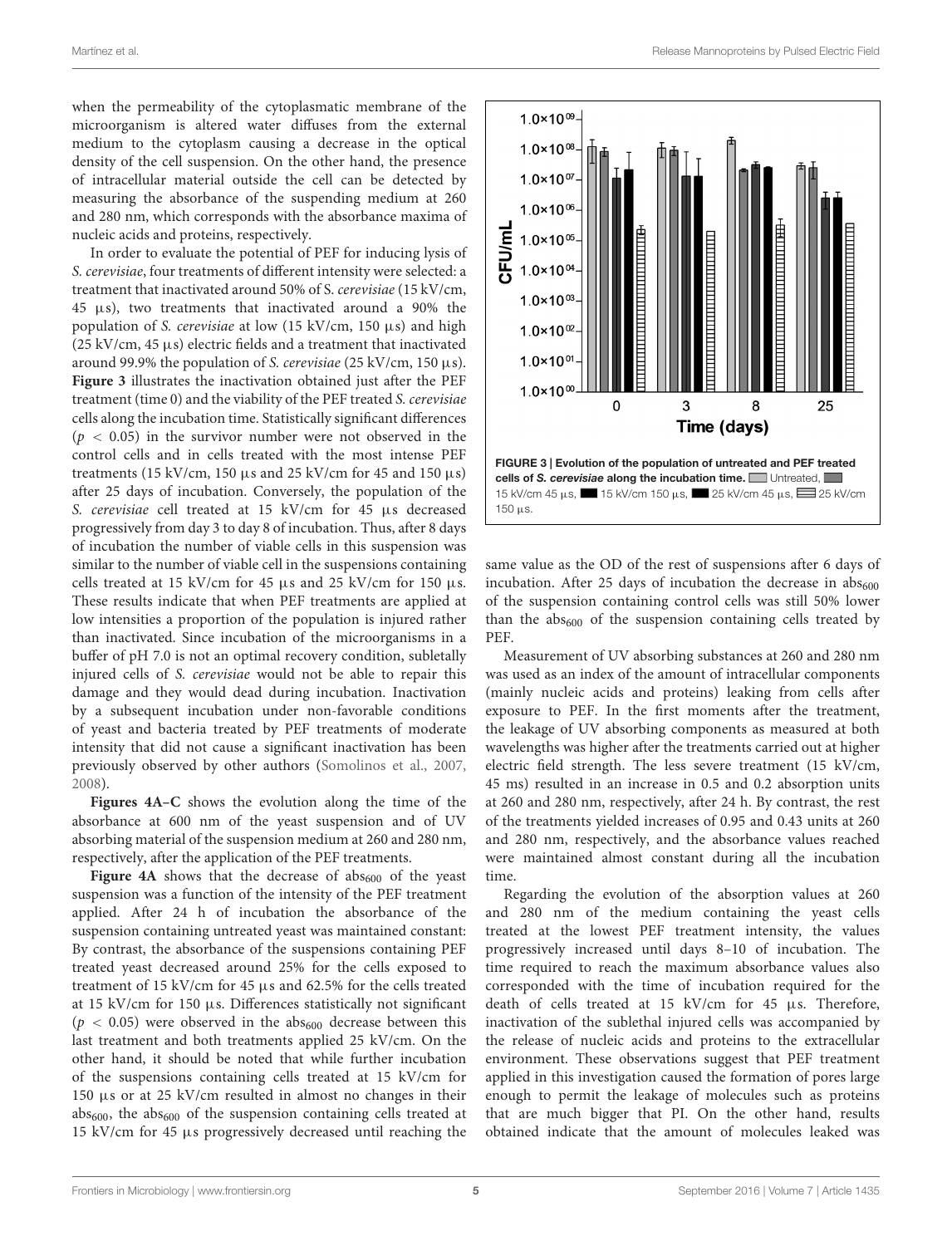

<span id="page-5-0"></span>correlated with the proportion of dead cells in the suspension. However, no significant differences were observed in  $abs<sub>600</sub>$ decrease or leakage of nucleic acids and proteins when the proportion of dead cells in the suspension was higher than the 90%.



## <span id="page-5-1"></span>Release of Mannoproteins to the Extracellular Environment as Function of the Intensity of the Electric Field Strength Treatment

Release of mannoproteins to the extracellular media from suspensions containing untreated cells and PEF treated cells at the same treatment intensities described above was monitored by determining the mannose concentration of the supernatant after hydrolyzing the polymeric forms into monomeric sugar by addition of sulfuric acid. **[Figure 5](#page-5-1)** shows that the concentration of polymeric mannose into the extracellular environment increased drastically along the time for the samples containing cells treated by PEF but mannose was hardly detected in the suspension containing untreated cells. After 25 days of incubation the concentration of mannose in the samples containing PEF treated cells of S. cerevisiae was 10 times higher than in the control. On the other hand, release of mannose in the sample containing cells of S. cerevisiae treated at 15 kV/cm for 45 µs was lower than in the rest of the samples containing cells treated by more intense PEF treatments. However, after 18 days of incubation no statistically significant differences ( $p < 0.05$ ) in the polymeric mannose concentration were observed in all samples containing cells treated by PEF. Polymeric mannose release was a process slower than the decrease of the OD or the release of UV absorbing substances. In the samples treated by PEF the concentration of polymeric mannose in the extracellular environment clearly increased until the 18 days of incubation and them concentration remained almost constant.

The process of natural yeast autolysis begins as consequence of the disorganization of membranous systems of the cell, such as the cytoplasmic membrane and other organelles when that occurs with the death of the cell. This permits the endogenous enzymes to come in contact with cellular constituents which are degraded and render soluble. The enzymes glucanase and protease play a significant role in the degradation of cell wall constituents of the yeast and as consequence the cell wall becomes porous and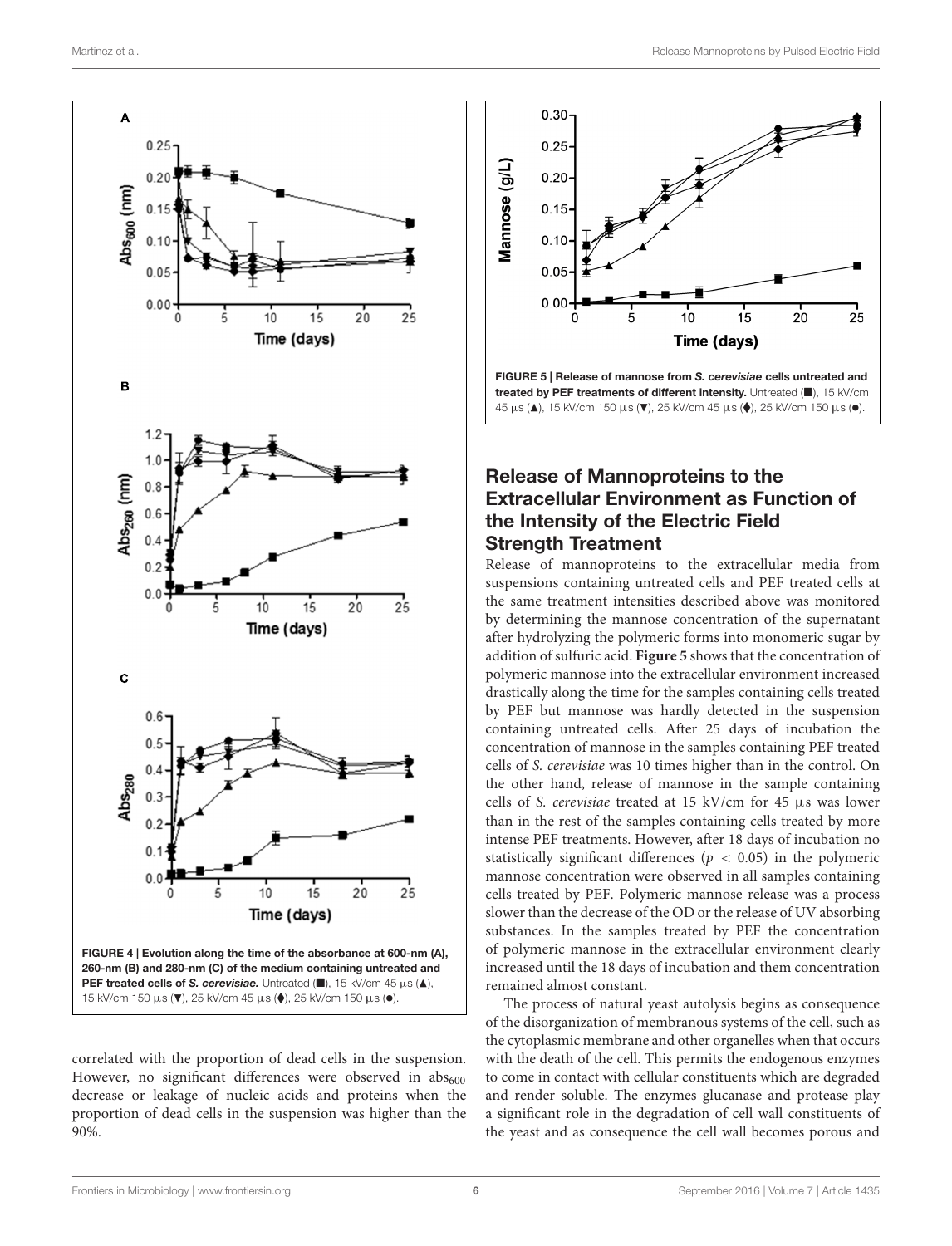mannoproteins, among other cell wall constituents, are released into the surrounding medium [\(Alexandre and Guilloux-Benatier,](#page-6-1) [2006\)](#page-6-1). Results obtained in this investigation confirm that natural autolysis is a slow process [\(Pérez-Serradilla and De Castro,](#page-7-1) [2008\)](#page-7-1). Conversely, the electroporation of the yeast by PEF induced autolysis of the cells and a significant amount of mannoproteins were detected in the extracellular medium after only 24 h of incubation. Several mechanism related to electroporation could be involved in the induced autolysis by PEF. On the one hand, electroporation causes a water inlet in the cytoplasm, what has been demonstrated by the increment of the absorbance at 600 nm of the suspension. The decrease of the osmotic pressure in the cytoplasm as consequence of the water inlet could cause the plasmolysis of the organelles and the release of the enzymes. On the other hand, the electroporation of the cytoplasmic membrane by PEF could facilitate the contact of these enzymes with the outermost layer of the yeast cell wall were the mannoproteins are located.

According to observation in this investigation, PEF could be used in winemaking to accelerate the sur lie aging reducing the risk of microbial spoilage by yeast such as Brettanomyces and biogenic amine contamination or to obtain mannoproteins from yeast cultures to be used in winemaking. Furthermore, mannoproteins obtained by PEF induced yeast autholysis could be used for other applications in the food industry because these molecules have interesting emulsifying and stabilizing properties due to the amphipathic structure of the mannoprotein molecule [\(da Silva Araújo et al.,](#page-6-0) [2014\)](#page-6-0).

#### **CONCLUSION**

Results obtained in this study show the potential of PEF to induce autolysis in S. cerevisiae cells and to accelerate the release of mannoproteins to the extracellular medium. The major advantage of PEF, as compared to other process such as thermolysis, is that the lytic process occurs without thermal damage, thus avoiding the formation of odorant compounds reported by other authors when high temperatures are applied

#### **REFERENCES**

- <span id="page-6-1"></span>Alexandre, H., and Guilloux-Benatier, M. (2006). Yeast autolysis in sparkling wine-a review. Aust. J. Grape Wine Res. 12, 119–127. doi: 10.1111/j.1755- 0238.2006.tb00051.x
- <span id="page-6-6"></span>Aronsson, K., Rönner, U., and Borch, E. (2005). Inactivation of Escherichia coli, Listeria innocua and Saccharomyces cerevisiae in relation to membrane permeabilization and subsequent leakage of intracellular compounds due to pulsed electric field processing. Int. J. Food Microbiol. 99, 19–32.
- <span id="page-6-5"></span>Barba, F. J., Parniakov, O., Pereira, S. A., Wiktor, A., Grimi, N., Boussetta, N., et al. (2015). Current applications and new opportunities for the use of pulsed electric fields in food science and industry. Food Res. Int. 77, 773–798. doi: 10.1016/j.foodres.2015.09.015
- <span id="page-6-4"></span>Bzducha-Wróbel, A., Błażejak, S., Kawarska, A., Stasiak-Różańska, L., Gientka, I., and Majewska, E. (2014). Evaluation of the efficiency of different disruption methods on yeast cell wall preparation for β-glucan isolation. Molecules 19, 20941–20961. doi: 10.3390/molecules191220941
- <span id="page-6-9"></span>Cebrián, G., Mañas, P., and Condón, S. (2015). Relationship between membrane permeabilization and sensitization of S. aureus to sodium chloride upon

during the processing of yeast-derivated products [\(Münch and](#page-7-16) [Schieberle,](#page-7-16) [1998;](#page-7-16) [Pozo-Bayón et al.,](#page-7-17) [2009\)](#page-7-17).

#### AUTHOR CONTRIBUTIONS

JM: substantial contributions to the acquisition and analysis, data for the work; drafting the work; final approval of the version to be published; agreement to be accountable for all aspects of the work in ensuring that questions related to the accuracy or integrity of any part of the work are appropriately investigated and resolved. GC: substantial contributions to the acquisition, analysis, data for the work; drafting the work or revising it critically for important intellectual content; final approval of the version to be published; agreement to be accountable for all aspects of the work in ensuring that questions related to the accuracy or integrity of any part of the work are appropriately investigated and resolved. IA: substantial contributions to the conception or design of the work; drafting the work or revising it critically for important intellectual content; final approval of the version to be published; agreement to be accountable for all aspects of the work in ensuring that questions related to the accuracy or integrity of any part of the work are appropriately investigated and resolved. JR: substantial contributions to the conception or design of the work; analysis, and interpretation; drafting the work or revising it critically for important intellectual content; final approval of the version to be published; agreement to be accountable for all aspects of the work in ensuring that questions related to the accuracy or integrity of any part of the work are appropriately investigated and resolved.

#### ACKNOWLEDGMENTS

This research was supported by the European Commission (635632-FieldFOOD-H2020). JM gratefully acknowledges the financial support for his doctoral studies provided by the Department of Science, Technology and University Education of the Government of Aragón.

exposure to Pulsed Electric Fields. Innov. Food Sci. Emerg. Technol. 32, 91–100. doi: 10.1016/j.ifset.2015.09.017

- <span id="page-6-2"></span>Comuzzo, P., Calligaris, S., Iacumin, L., Ginaldi, F., Paz, A. E. P., and Zironi, R. (2015). Potential of high pressure homogenization to induce autolysis of wine yeasts. Food Chem. 185, 340–348. doi: 10.1016/j.foodchem.2015.03.129
- <span id="page-6-3"></span>Comuzzo, P., Tat, L., Liessi, A., Brotto, L., Battistutta, F., and Zironi, R. (2012). Effect of different lysis treatments on the characteristics of yeast derivatives for winemaking. J. Agric. Food Chem. 60, 3211–3222.
- <span id="page-6-8"></span>Cserhalmi, Z., Vidács, I., Beczner, J., and Czukor, B. (2002). Inactivation of Saccharomyces cerevisiae and Bacillus cereus by pulsed electric fields technology. Innov. Food Sci. Emerg. Technol. 3, 41–45. doi: 10.1016/S1466-8564(01)00052-2
- <span id="page-6-0"></span>da Silva Araújo, V. B., de Melo, A. N. F., Costa, A. G., Castro-Gomez, R. H., Madruga, M. S., de Souza, E. L., et al. (2014). Followed extraction of β-glucan and mannoprotein from spent brewer's yeast (Saccharomyces uvarum) and application of the obtained mannoprotein as a stabilizer in mayonnaise. Int. Food Sci. Emerg. Technol. 23, 164–170. doi: 10.1016/j.ifset.2013. 12.013
- <span id="page-6-7"></span>Dupin, I. V. S., Stockdale, V. J., Williams, P. J., Jones, G. P., Markides, A. J., and Waters, E. J. (2000). Saccharomyces cerevisiae mannoproteins that protect wine